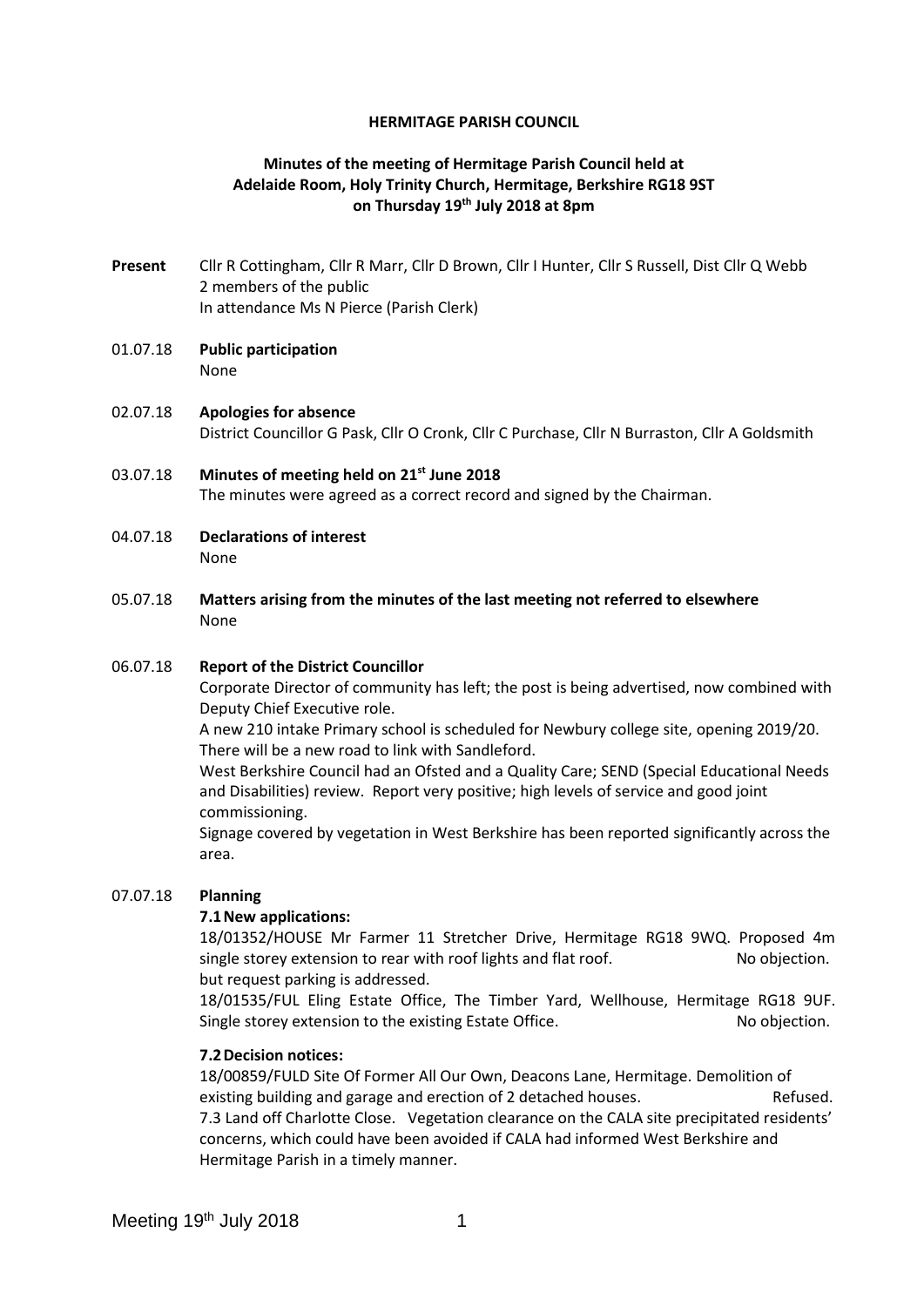| 08.07.18 | Report of Responsible Financial Officer, cheque signing and financials |
|----------|------------------------------------------------------------------------|
|          |                                                                        |

8. Financial position as at 28<sup>th</sup> June 2018 Balance carried forward (including S106 contributions) £245,387.93 Receipts to  $28<sup>th</sup>$  June  $\qquad \qquad$  E 27,949.48 Payments to  $28<sup>th</sup>$  June  $\qquad \qquad$   $\qquad \qquad$   $\qquad \qquad$   $\qquad \qquad$   $\qquad \qquad$   $\qquad \qquad$   $\qquad \qquad$   $\qquad \qquad$   $\qquad \qquad$   $\qquad \qquad$   $\qquad \qquad$   $\qquad \qquad$   $\qquad \qquad$   $\qquad \qquad$   $\qquad \qquad$   $\qquad \qquad$   $\qquad \qquad$   $\qquad \qquad$   $\qquad \qquad$   $\qquad \qquad$   $\qquad \qquad$   $\q$ Less unpresented cheques **E** 9,644.60 Balance in hand **E261.683.55** 

\*£27,949.48 VAT reclaim, £125.00 burial ground

| 8.1. Receipts and payments for consideration July 2018         |           |   |            |
|----------------------------------------------------------------|-----------|---|------------|
| 8.1.1 Sunshine Commercial Services Ltd                         |           |   | 238.40     |
| 8.1.2 Grass maintenance/Contractor                             |           | £ | 605.50     |
| 8.1.3 Cost of administration                                   | Sal & exp |   | £515.78    |
| 8.1.4 HMRC                                                     | paye      | £ | 124.93     |
| 8.1.5 Michael Cairns Tree Surgery & Garden services            |           |   | 420.00     |
| 8.1.6 Cripps Fencing, supply/erect 2.4mts fence posts          |           |   | £ 1,350.00 |
| 8.1.7 Michelle Hillman, internal auditor                       |           |   | 350.00     |
| 8.1.8 Ruth Cottingham mileage LCA 12 miles @45p, parking £2.70 |           |   | 8.10       |
| 8.1.9 Barlow and Sons (Hermitage) Ltd                          |           | £ | 9.98       |
| 8.1.10 Your Space Self Storage Ltd                             |           | £ | 315.36     |
|                                                                | Total     |   | £ 3,938.05 |
|                                                                |           |   |            |

8.2 CCLA investment: to invest in property, 5-10 years, risk up to 5%. Payment in the sum of £350.00 to the financial advisor. Unanimously agreed.

8.3.1 Clerk to await HMRC password and key PAYE up to date.

8.3.2 Clerk to liaise with Cold Ash PC to determine cost of outsourcing PAYE and pension. 8.4 Three grant applications were at least partially refused: erecting a new WW I memorial because the Parish Council does not have the power to do so, a contribution to the completion of the small hall to the Village Hall because the Parish Council has already made a grant of £250,000 for the construction, a decision on a contribution towards a new projector for the Horticultural Society was postponed because it was suggested the PC could share the projector for viewing planning applications.

8.5 Parish Plan progress report: appendix 1.

8.6 The bank account reconciliation to 28<sup>th</sup> June was approved and duly signed.

8.7 Internal check list of minutes, invoices, bank statements followed.

VAT repayment of £27,824 has been received. Metro Bank; all cash is currently in a community instant access deposit account paying 0.35%. It should be in a community fixed term deposit account paying 1.05%. To transfer: Clerk to arrange transfer of funds from community instant access account to community fixed term deposit account. The current account balance is nil. FWP needs to consider transferring some of Lloyds funds into a Lloyds deposit account.

# 09.07.18 **Burial ground**

Hermitage burial ground and memorial stone Rules and Charges previously adopted, were signed.

### 10.07.18 **Highways**

10.1 New bus shelter: to be moved further back after September 2018.